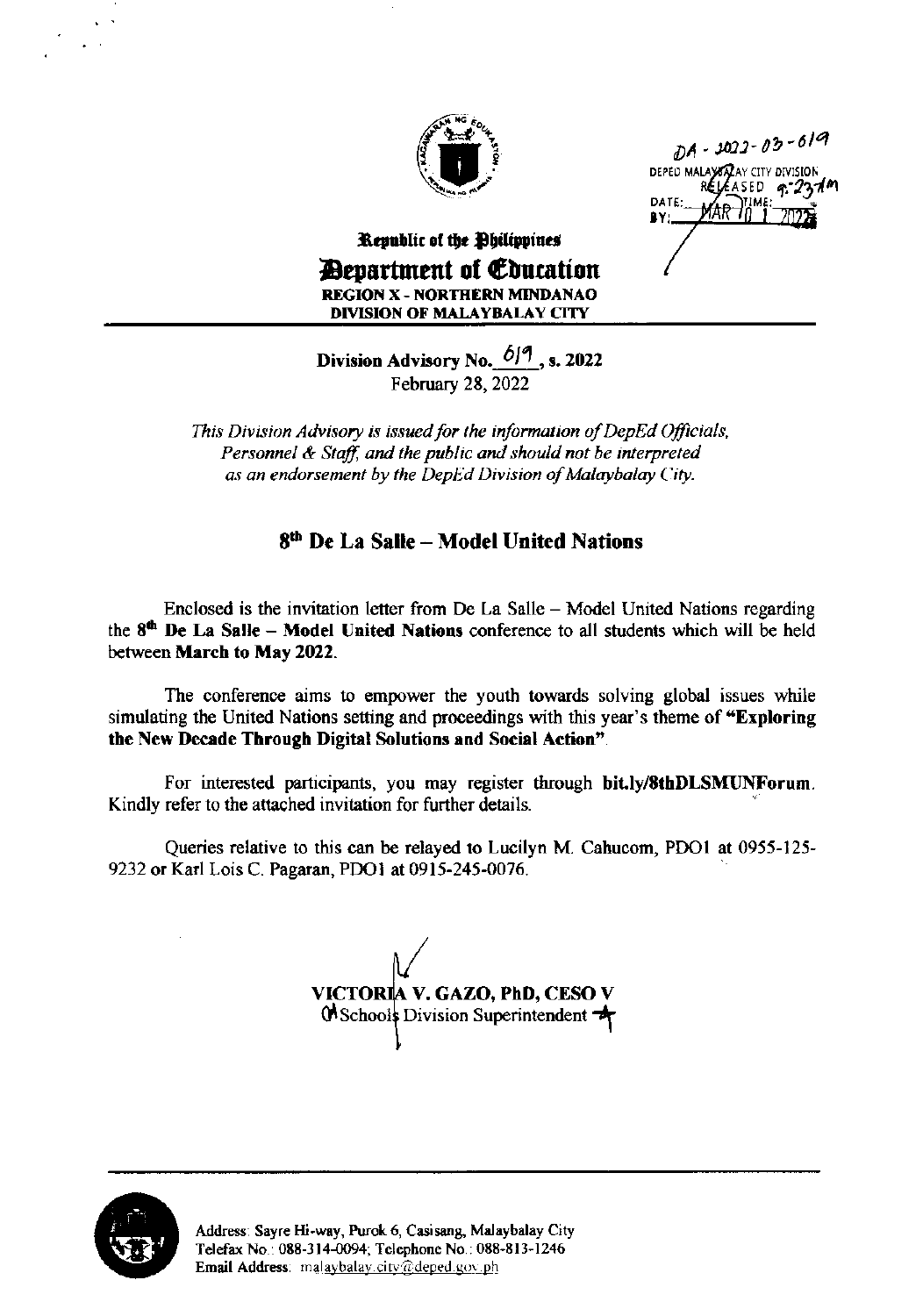



Minfo.dlsmun@gmail.com

Dear Department of Education Philippines,

Greetings in St. La Salle!

The 8th De La Salle - Model United Nations is a conference that aims to empower the youth towards solving global issues while simulating the United Nations setting and proceedings with this year's theme of "Exploring the New Decade Through Digital Solutions and Social Action". Our team is composed of Lasallian leaders and students from all walks of life who are working together to develop events that promote Global Awareness, Peaceful Diplomacy, and Effective Action.

We are once again organizing the largest Model United Nations conference in the Philippines, with over 350 delegates and 55 universities attending our previous iteration. This year we aim to bring the values of the United Nations to a wider group of students in different institutions around the world. We aim to establish a series of discussion forums, a case study competition, and delegate training before a three (3) day conference that will bring together students from around the world towards finding innovative solutions for global problems.

Given this, we hope to partner with DepEd Philippines towards further promoting our pre-conference and conference events to interested schools in the country. We would like to invite DepEd schools to participate in one or more of our events that will be held between March to May 2022. We look forward to reaching more students and create a lasting impact towards sustainability, creativity, and diplomacy

We have included the list of all of our events and registration links in the page below. We have also attached our Letter of Support from the United Nations Philippines for our events. Please also see the attached publicity materials to know more about our events.

**D** @DLSMUN

Yours in St. La Salle,

James

Gio Jerson C. Almonte Secretary General, 8th De La Salle - Model United Nations 0925 658 8588

 $\left\langle \right\rangle$  /DLSMUN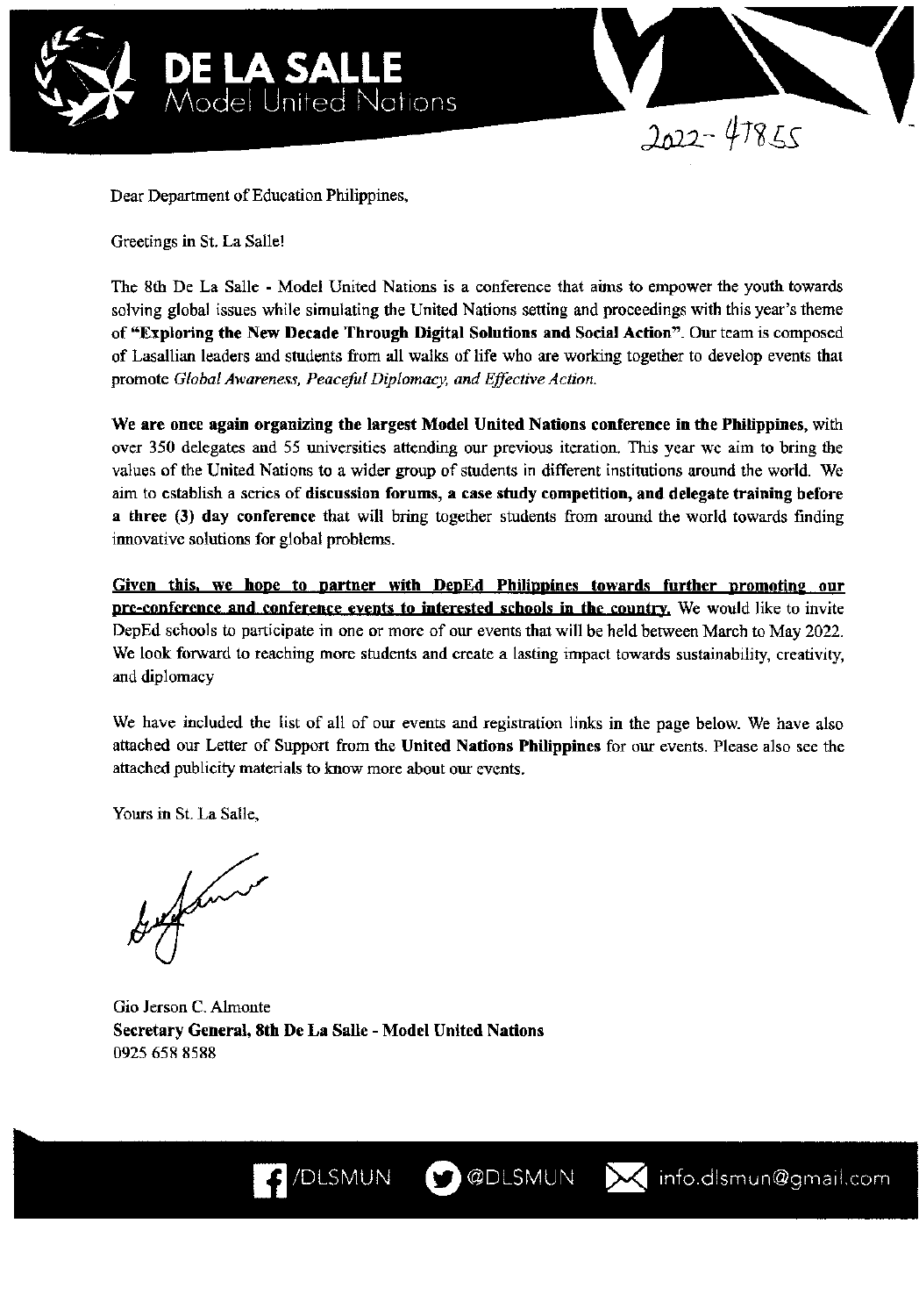



## Our Events

| Cosmos: Connecting the Youth to the Future Through Digital Solutions and Social Action<br>(Discussion Forums)<br>Registration Link - bit.ly/8thDLSMUNForum |                            |  |
|------------------------------------------------------------------------------------------------------------------------------------------------------------|----------------------------|--|
|                                                                                                                                                            |                            |  |
| Exploring the impact of E-commerce in<br><b>Global Ecosystems and the Climate</b>                                                                          | March 19 2022 1:00-3:00 PM |  |
| Addressing the Glass Ceiling for Women in<br>Governance                                                                                                    | March 19 2022 4:00-6:00 PM |  |
| Advancing Digital Privacy and Literacy<br>amongst Developing Countries                                                                                     | March 26 2022 1:00-3:00 PM |  |
| Tackling Sustainable and Digital Recovery in<br>the Post Pandemic Economy                                                                                  | March 26 2022 4:00-6:00 PM |  |

'Students may register for more than one sessions in our registration link

| United Nations Sustainable Development Case Study Competition<br>(Case Competition) |                             |  |
|-------------------------------------------------------------------------------------|-----------------------------|--|
| Registration - To be Announced                                                      |                             |  |
| <b>Schedule</b>                                                                     | <b>Dates</b>                |  |
| <b>Topic Reveal and Orientation</b>                                                 | April 9 2022 10:00-11:30 AM |  |
| <b>Asynchronous Sessions</b>                                                        | April 10-15 2022            |  |
| Main Presentation and Awarding                                                      | April 16 2022 1:00-3:00 PM  |  |

\*students may form teams of 3-5 for this event